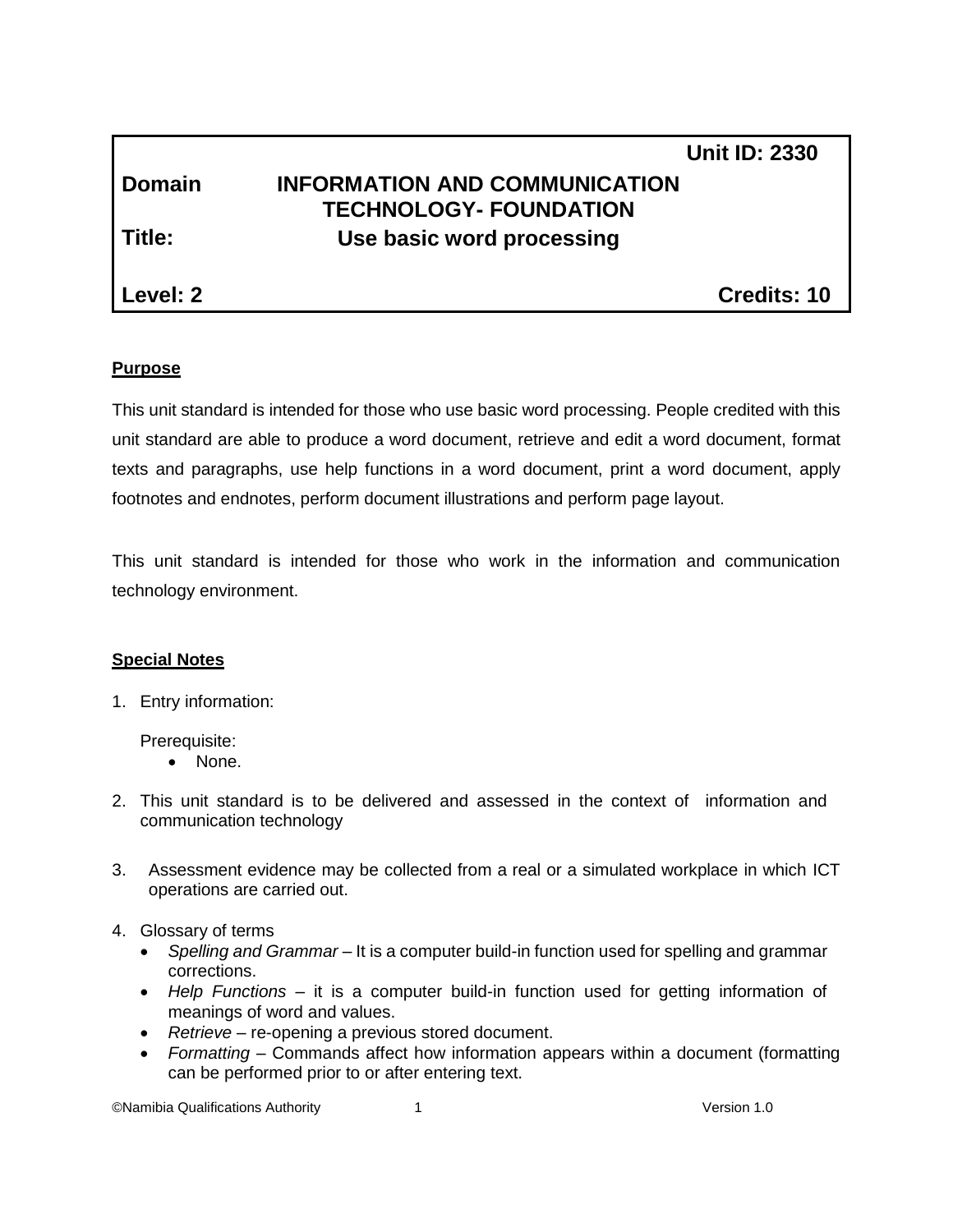- *Thesaurus* it's a dictionary of synonyms and antonyms
- *Word count* Number of words in a document can be counted, as well as the number of characters, lines, paragraphs, etc.
- 5. Performance of all elements in this unit standard must comply with industry standards
- 4. Regulations and legislation relevant to this unit standard include the following:
	- Labour Act 2007(Act No 11, 2007)
	- Workplace specific policies and regulations
	- Regulations relating to the health and Safety of employees at work under Schedule 1 (2) of the Labour Act No.11 of 2007 and all subsequent amendments.

# **Quality Assurance Requirements**

This unit standard and others within this sub-field may be awarded by institutions which meet the accreditation requirements set by the Namibia Qualifications Authority and the Namibia Training Authority and which comply with the national assessment and moderation requirements. Details of specific accreditation requirements and the national assessment arrangements are available from the Namibia Qualifications Authority o[n www.namqa.org](http://www.namqa.org/) and the Namibia Training Authority on [www.nta.com.na](http://www.nta.com.na/)

# **Elements and Performance Criteria**

# **Element 1: Produce a word document**

# **Performance Criteria**

- 1.1 Word processing application is accessed.
- 1.2 Text is entered by typing or copy/cut and paste.
- 1.3 Document is saved in specified location.
- 1.4 Document is closed and word processing application is exited.

# **Element 2: Retrieve and edit a word document**

# **Range**

Methods of retrieving and editing a word document includes but is not limited to document naming, storing, and retrieval, editing, undo/redo, previewing and printing.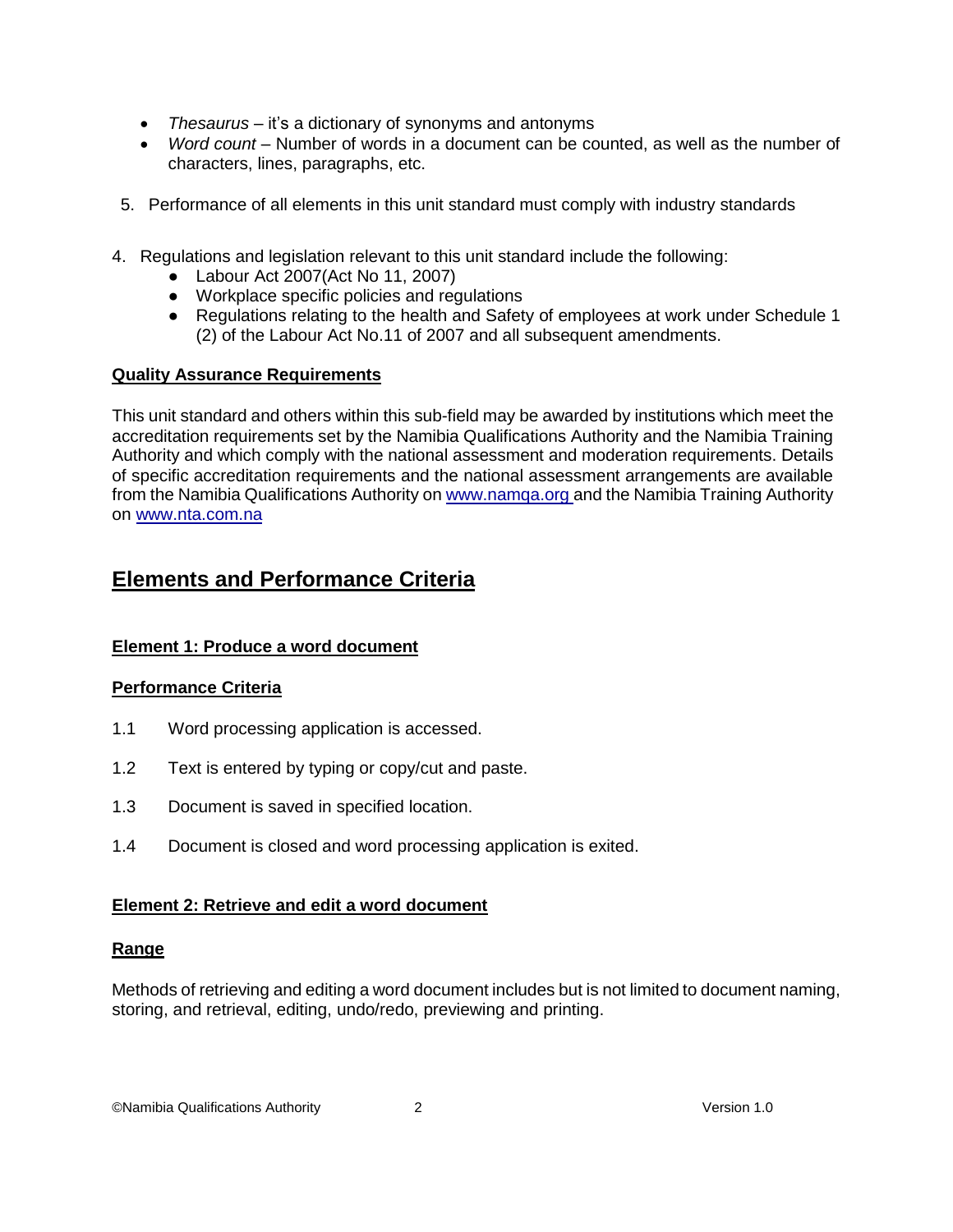# **Performance Criteria**

- 2.1 Document is retrieved.
- 2.2 Document is edited according to task requirement.
- 2.3 Spelling and grammar checking, undo/redo function is performed.
- 2.4 Find and Replace is performed.
- 2.5 Document is saved according to instruction.

# **Element 3: Format texts and paragraphs**

#### **Range**

Formatting may include but is not limited to bold, italic, underline and alignment, font (style, size, colour), paragraph (line spacing and indentation, tables and columns, borders and shading, etc

# **Performance Criteria**

- 3.1 Font attributes are applied according to instructions.
- 3.2 Indents and spacing are performed.
- 3.3 Tables are inserted according to instruction.
- 3.4 Columns are set according to instruction.
- 3.5 Borders and shadings are applied.
- 3.6 Thesaurus feature is used in accordance with instructions.
- 3.7 Document is previewed, adjusted, edited and saved in line with task requirements.

#### **Element 4: Use Help functions in a word document**

#### **Performance Criteria**

- 4.1 Help function is launched.
- 4.2 Basic search criteria are entered.
- 4.3 Results are displayed and applied according to instructions.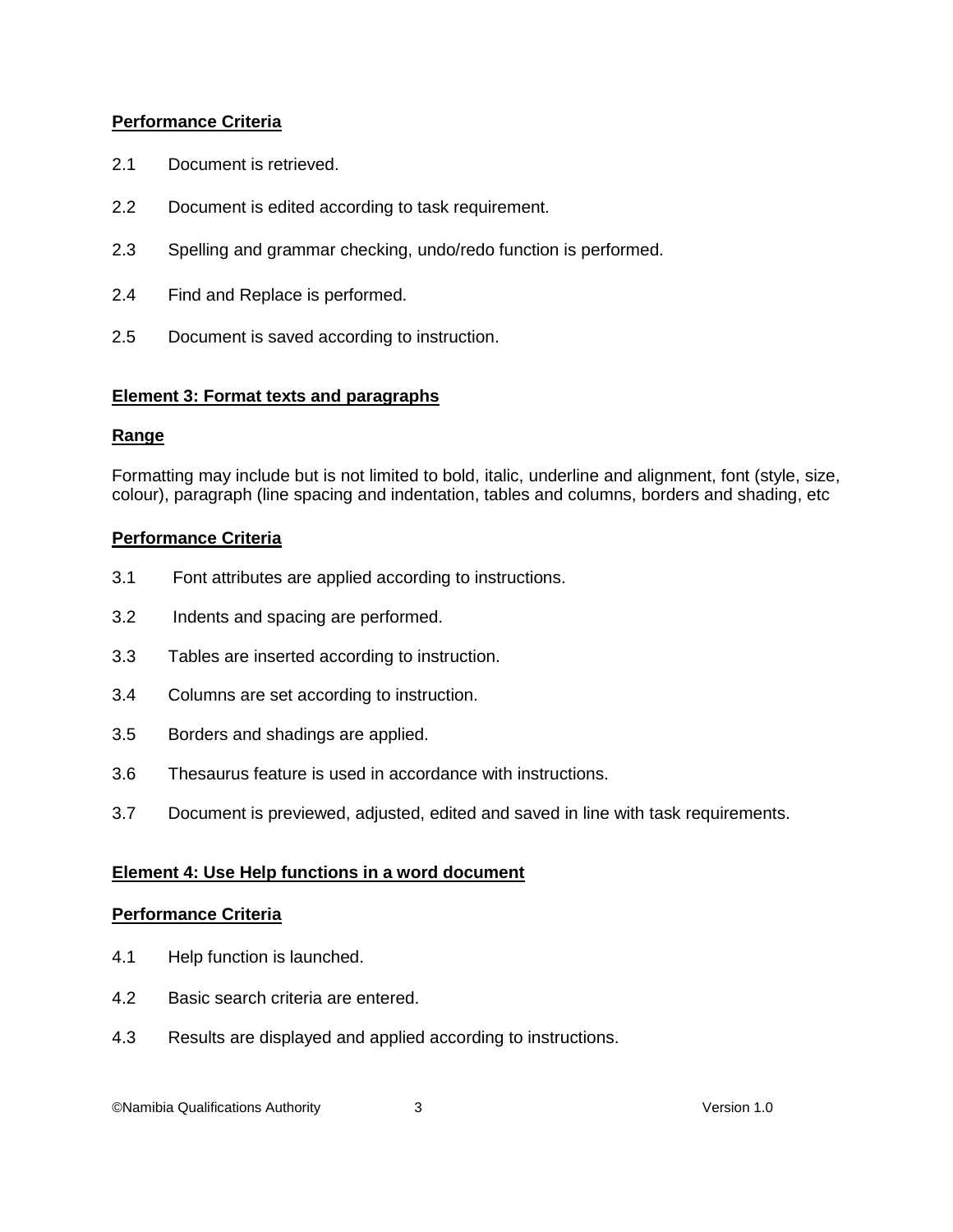# **Element 5: Print a word document**

# **Range**

Basic trouble shooting procedures may include but are not limited to page layout, print option, paper feed, power supply and cable connections.

# **Performance Criteria**

- 5.1 Print preview is performed.
- 5.2 Printer selection is performed.
- 5.3 Word document is printed in line with given instructions.

# **Element 6: Apply Footnotes and Endnotes**

# **Range**

Basic trouble shooting procedures may include but are not limited to page layout, print option, paper feed, power supply and cable connections.

#### **Performance Criteria**

- 6.1 Insert/Edit and formatting of footnotes is inserted according to instructions.
- 6.2 Converting footnotes to endnotes is illustrated.

# **Element 7: Perform document illustrations**

# **Range**

Basic trouble shooting procedures may include but are not limited to page layout, print option, paper feed, power supply and cable connections.

# **Performance Criteria**

- 7.1 Charts/Graph is inserted.
- 7.2 Pictures are inserted from computer and various source.
- 7.3 Shape is inserted according to instructions.